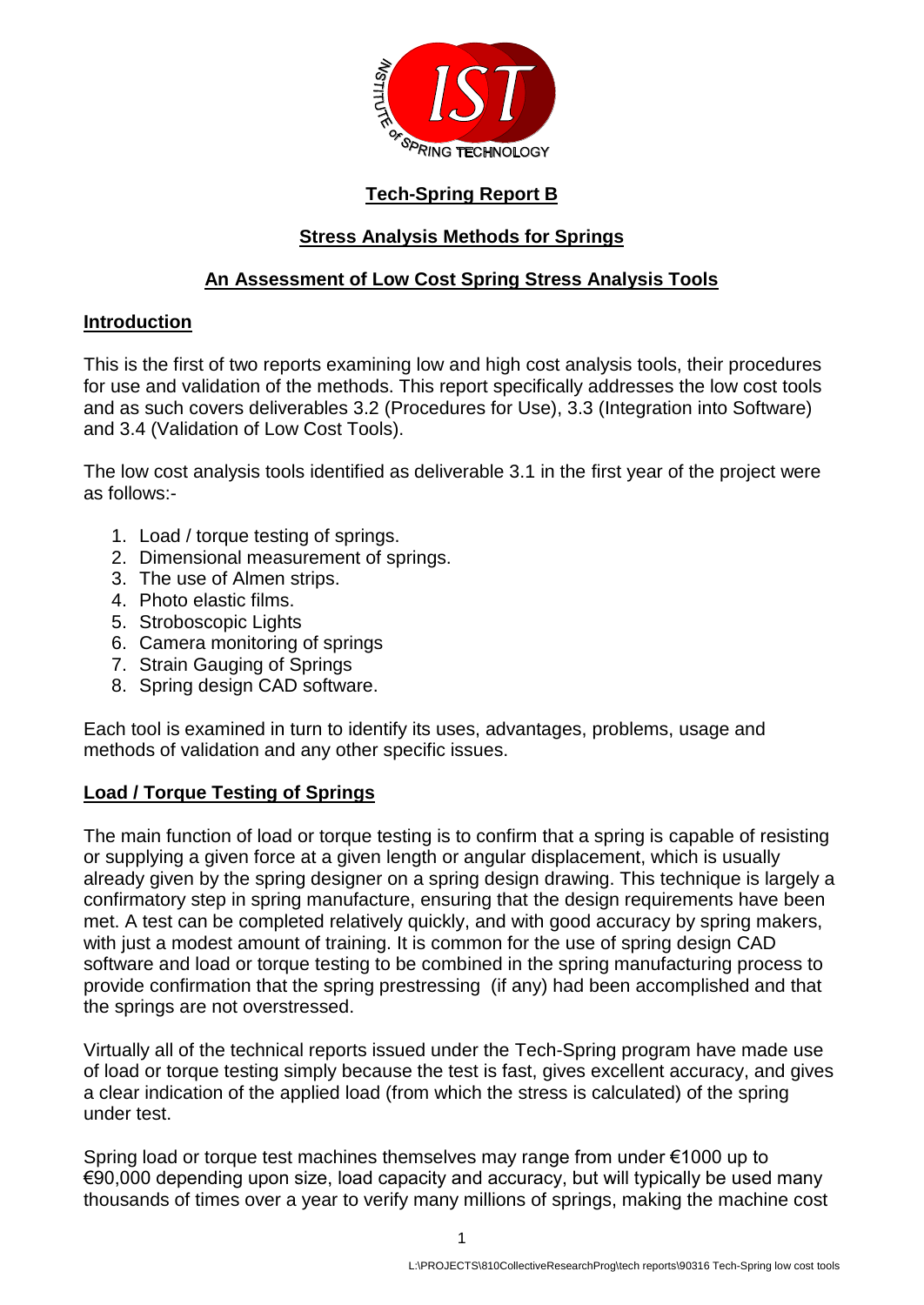

per test minimal. Relatively simple fixtures are required in addition to the test machine to enable torque tests to be performed – these fixtures are often specific to the spring type and form being tested, but are usually considered as "tooling" for a particular job, and stored for repeat business.

A typical fully automatic spring test machine is shown in figure 1 below.



Figure 1

Figure 2 contains examples of the test results (on four unused sample springs from one of the initial Tech-Spring reports) that the above test machine can generate:-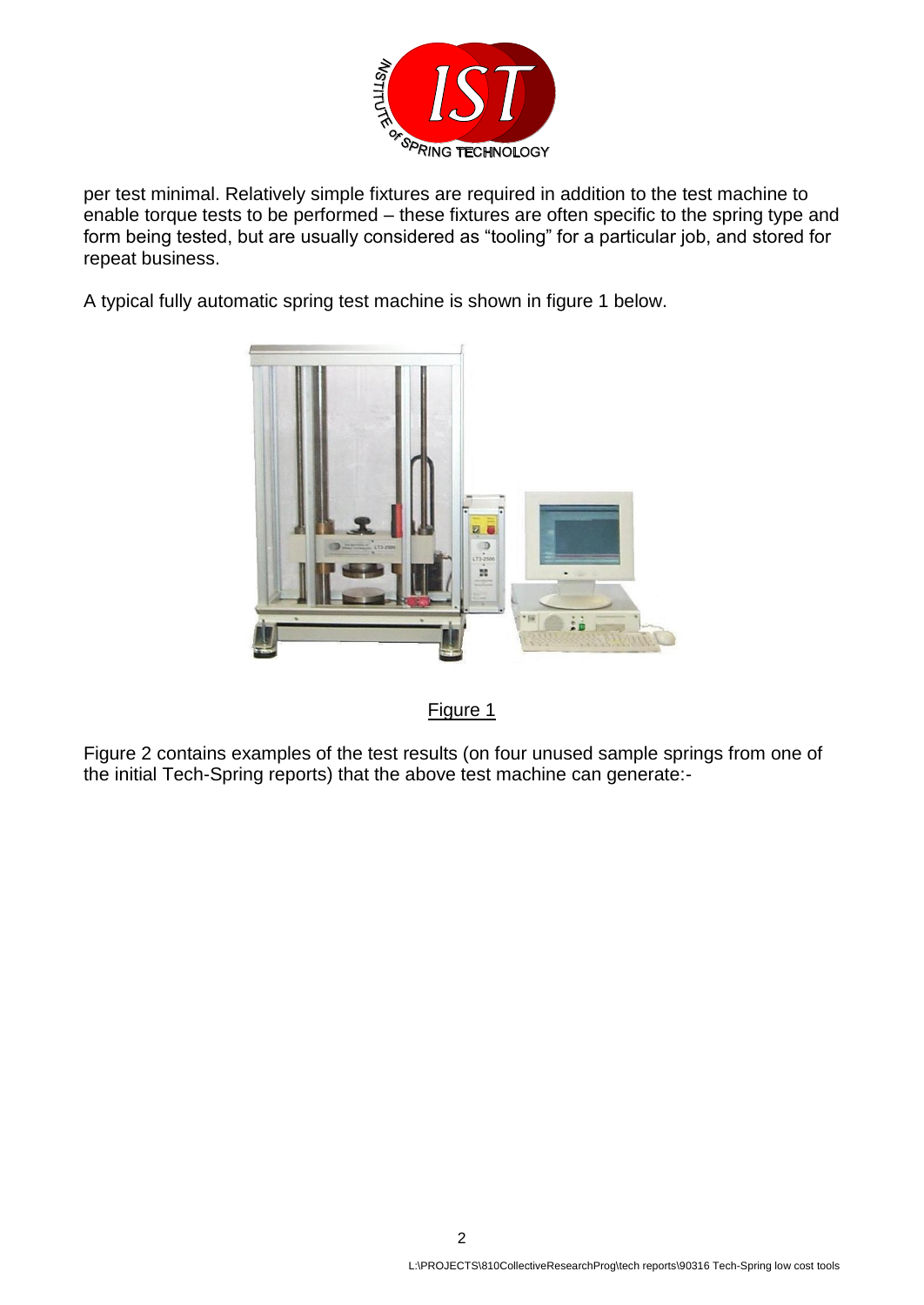

| Sheffield<br>S3 7EO<br><b>ENGLAND</b><br>Tel:<br>Fax: | Institute of Spring Technology<br>Henry Street<br>+44 (0)114 2760771<br>+44 (0)114 2726344                                                                                                                                                                                                                            |                                         |                                                    |                                                                                              |                                                                                   |           |        |       |
|-------------------------------------------------------|-----------------------------------------------------------------------------------------------------------------------------------------------------------------------------------------------------------------------------------------------------------------------------------------------------------------------|-----------------------------------------|----------------------------------------------------|----------------------------------------------------------------------------------------------|-----------------------------------------------------------------------------------|-----------|--------|-------|
|                                                       | Machine Type:<br>Tel:<br><b>CA FRA' MOV'S CYRIC</b>                                                                                                                                                                                                                                                                   | Manufactured By:<br>Software Copyright: | LT3-2500-3<br>@ IST 2001-2008                      | +44 (0)114 276 0771                                                                          | Institute of Spring Technology<br>Henry Street, Sheffield, S3 7EQ, United Kingdom |           |        |       |
|                                                       | TEST INFORMATION                                                                                                                                                                                                                                                                                                      |                                         |                                                    |                                                                                              |                                                                                   |           |        |       |
| Customer:<br>Batch:<br>Test Date:<br>Comments:        | Part Number:<br>Job Number:                                                                                                                                                                                                                                                                                           | 810<br>ist<br>[001]                     | 4 comp. spring from 810 job<br>13/03/2009 13:54:12 |                                                                                              | Tested By:                                                                        | <b>SO</b> |        |       |
| Signed:                                               |                                                                                                                                                                                                                                                                                                                       |                                         |                                                    |                                                                                              | Date:                                                                             |           |        |       |
| Created:                                              | Part Number:                                                                                                                                                                                                                                                                                                          | 13/03/2009 13:52:11                     | 4 comp. spring from 810 job                        |                                                                                              |                                                                                   |           |        |       |
| Command                                               |                                                                                                                                                                                                                                                                                                                       |                                         |                                                    | Value                                                                                        |                                                                                   |           |        | Times |
| START                                                 | SET MACHINE TYPE<br>SET LOAD UNITS<br>SET LOAD RANGE<br>SET LENGTH UNITS<br>SET SPRING TYPE<br>SET AUTOTARE<br>SET MAX SPEED<br><b>GOTO FREE LENGTH</b><br>GOTO LENGTH<br>RECORD (1) LOAD<br>GOTO LENGTH<br>RECORD (2) LOAD<br><b>GOTO LENGTH</b><br>RECORD (3) LOAD<br>GOTO LENGTH<br>RECORD (4) LOAD<br>GOTO LENGTH |                                         |                                                    | LT3-2500-3<br>Ν<br>2500<br>mm<br>Compression<br>ON<br>25<br>ON<br>70<br>60<br>50<br>40<br>85 | $(20 \text{ mm/sec})$                                                             |           |        |       |
|                                                       | <b>TEST RESULTS</b>                                                                                                                                                                                                                                                                                                   |                                         |                                                    |                                                                                              |                                                                                   |           |        |       |
| 1                                                     | Recorded Parameter<br>LOAD                                                                                                                                                                                                                                                                                            |                                         | Units<br>Ν                                         |                                                                                              | -Tol                                                                              |           | $+To1$ |       |

13/03/2009 14:09

Page  $1$  of  $2$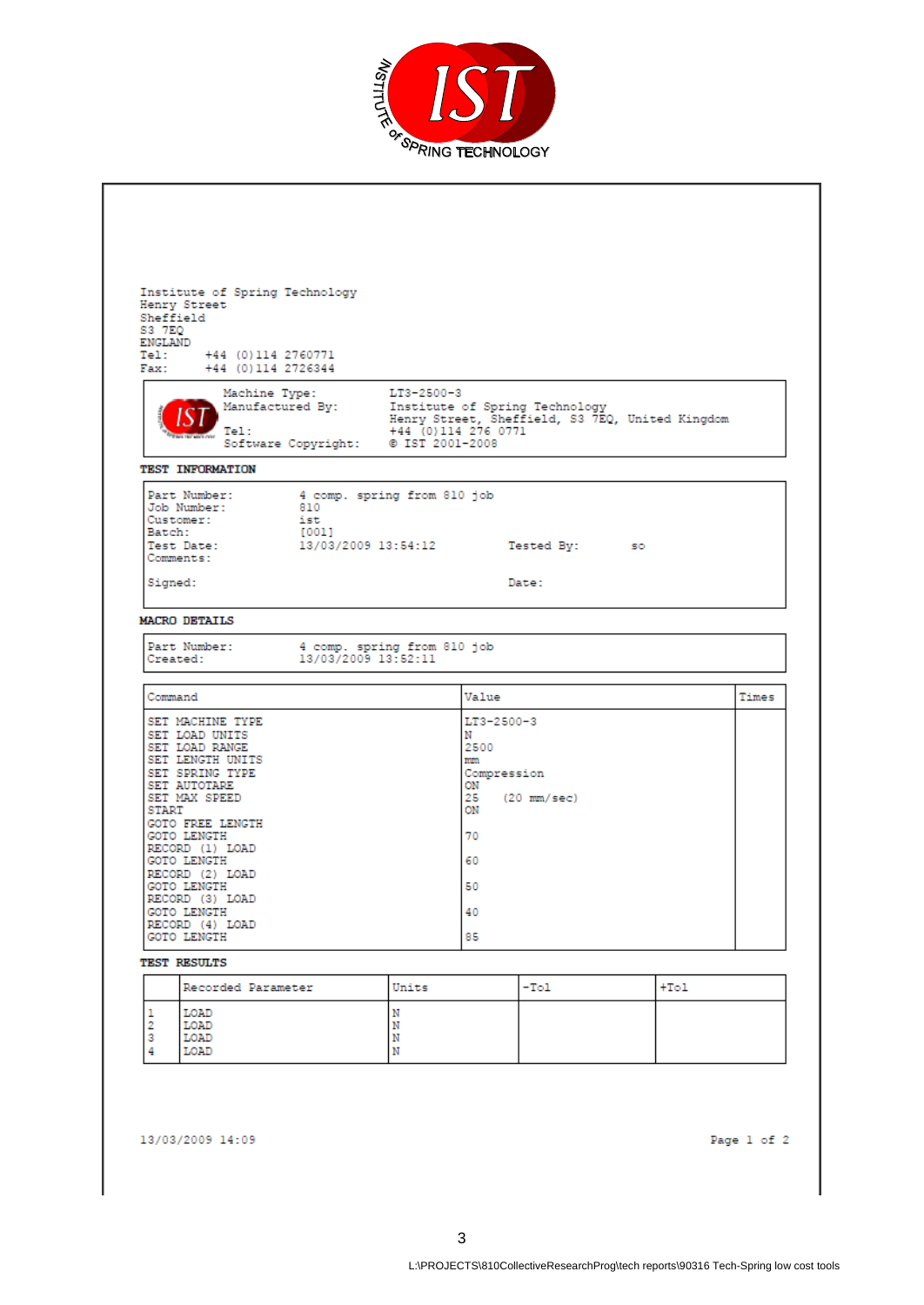

#### 4 comp. spring from 810 job : 810 : 001

|                         | Spring Number                                                              | ı                              | 2                                              | 3                              |                                | 4<br>54.5<br>95.0<br>139.0<br>183.0 |  |
|-------------------------|----------------------------------------------------------------------------|--------------------------------|------------------------------------------------|--------------------------------|--------------------------------|-------------------------------------|--|
| 1<br>2<br>3<br>4        | LOAD<br>LOAD<br>LOAD<br>LOAD                                               | 49.5<br>90.5<br>133.5<br>179.5 | 54.5<br>95.5<br>138.5<br>181.5                 | 54.5<br>96.0<br>137.5<br>181.0 |                                |                                     |  |
|                         | <b>STATISTICS</b>                                                          |                                |                                                |                                |                                |                                     |  |
|                         | Data Format: All springs<br>Springs tested = $4$<br>Number of groups = $4$ |                                | Springs analysed = $4$<br>Sub group size = $1$ |                                |                                |                                     |  |
|                         |                                                                            | Minimum                        |                                                | Maximum                        | Average                        |                                     |  |
| ı<br>$\frac{2}{3}$<br>4 | LOAD<br>LOAD<br>LOAD<br>LOAD                                               | 49.5<br>90.5<br>133.5<br>179.5 |                                                | 54.5<br>96.0<br>139.0<br>183.0 | 53.3<br>94.3<br>137.1<br>181.3 |                                     |  |
|                         |                                                                            | Range                          |                                                | No. Low                        |                                | No. High                            |  |
| 1<br>$\frac{2}{3}$<br>4 | LOAD<br>LOAD<br>LOAD<br><b>LOAD</b>                                        | 5.0<br>5.5<br>5.5<br>3.5       |                                                | N/A<br>N/A<br>N/A<br>N/A       | N/A<br>N/A<br>N/A<br>N/A       |                                     |  |
|                         |                                                                            | Std. Dev.                      |                                                | Cp.                            | Cpk.                           |                                     |  |
| ı<br>2<br>3<br>4        | LOAD<br>LOAD<br>LOAD<br>LOAD                                               | 2.5<br>2.5<br>2.5<br>1.4       |                                                | N/A<br>N/A<br>N/A<br>N/A       | N/A<br>N/A<br>$N/\Lambda$      | N/A                                 |  |

13/03/2009 14:09

Page 2 of 2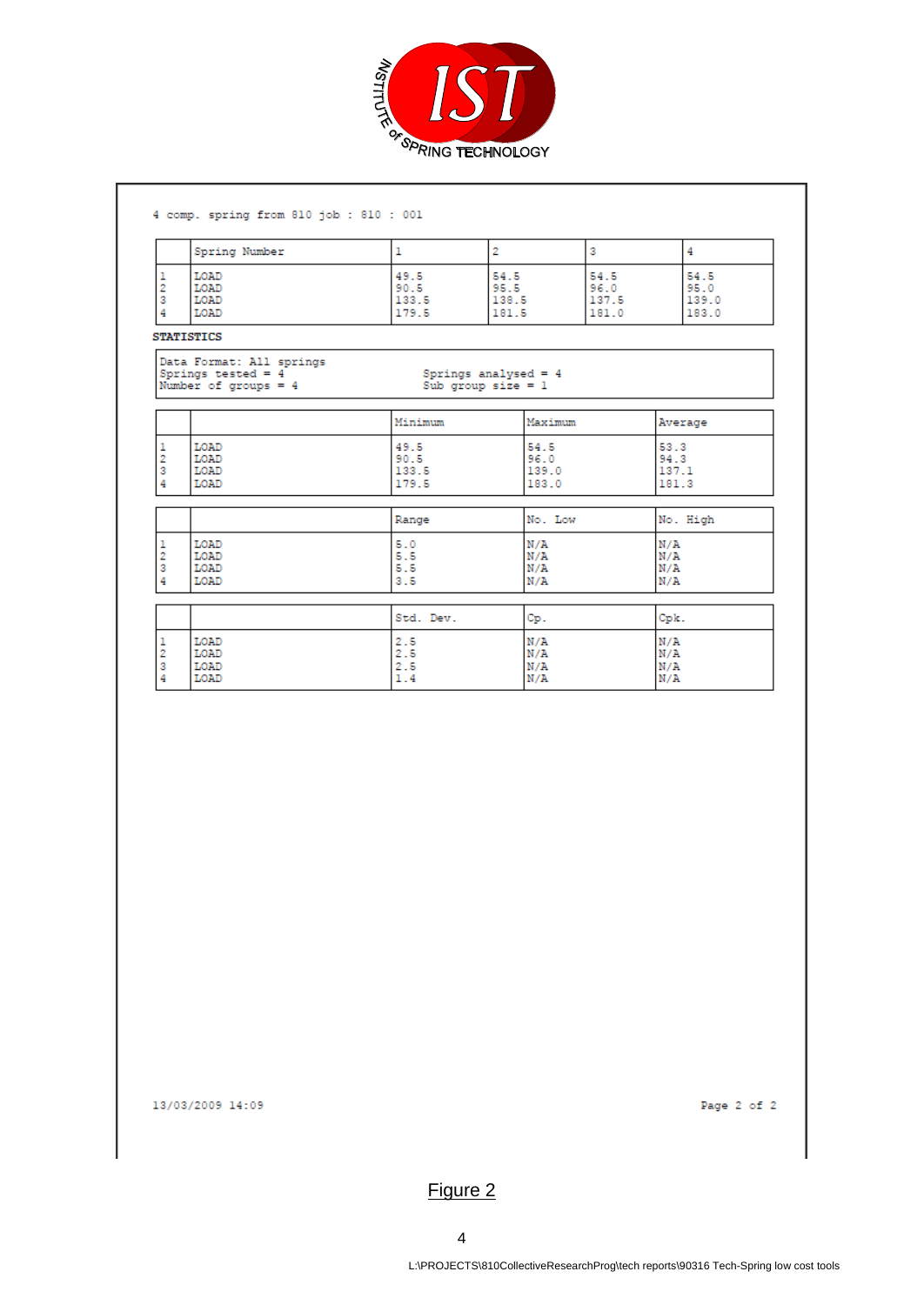

The load tests (figure 2) and the dimensional tests (figure 3) have been used to generate the spring design CAD results (figures 9-12) for the same springs to illustrate the accuracy of the software prediction, and the interactive nature of design / load test / dimensional test in confirming the applied stress of a design. A spring can be designed, samples made and tests performed to confirm (or otherwise) that the samples meet the design – if not then the design is modified and further samples made and tested until a working design is achieved.

## **Dimensional Measurement of Springs**

Dimensional inspection of springs is largely a confirmatory step in spring manufacture, but is widely used during manufacture to check that the original spring design has been met, because it is a quick and reliable method of monitoring and controlling the manufacturing process.

The complexity and variety of spring features that are possible means that potentially a whole range of measurement equipment is required to enable all features to be measured. More typically dimensions are checked on a sample basis by the spring maker during manufacture. Experience operators will tend to measure the most critical or meaningful dimensions rather than all of the possible dimensions. There is always a danger that a design drawing tolerances absolutely every dimension on a spring, when only a modest number of features actually need to be measured to ensure that the spring is fit for purpose. Over tolerancing just adds to manufacturing cost and manufacturing difficulty whilst generating little benefit to the end spring user.

The combination of spring design CAD software with load or torque testing and dimensional inspection provides a high degree of confidence to the spring maker that the finished spring is correct and not overstressed.

The following figure shows an example of a dimensional report for the springs load tested in figure 2, and designed by spring design CAD software in figures 9 – 12.

| Spring number | Wire         | Number of Coils | Outside       | Free Length |  |
|---------------|--------------|-----------------|---------------|-------------|--|
|               | Diameter(mm) |                 | Diameter (mm) | (mm)        |  |
|               | 3.2          | 5.              | 43.30         | 82.90       |  |
|               | າ າ          | 5.              | 43.32         | 82.58       |  |
|               | 3.2          |                 | 43.40         | 82.74       |  |
|               | າ າ          |                 | 43.38         | 82.69       |  |

#### Figure 3

#### **The Use of Almen Strips**

Almen strips are a cheap means ( $\epsilon$ 1 each to buy) of process monitoring the effect of shot peening (it is possible to add Almen strips into every batch of springs that are shot peened as a result, despite the single use nature of the strips). Almen strips do not directly measure the residual stress within a spring, but give an indication that a suitable residual stress should have been developed. An Almen strip is clamped onto a test block, and put into the peening cabinet with a batch of springs during peening. After peening the Almen strip is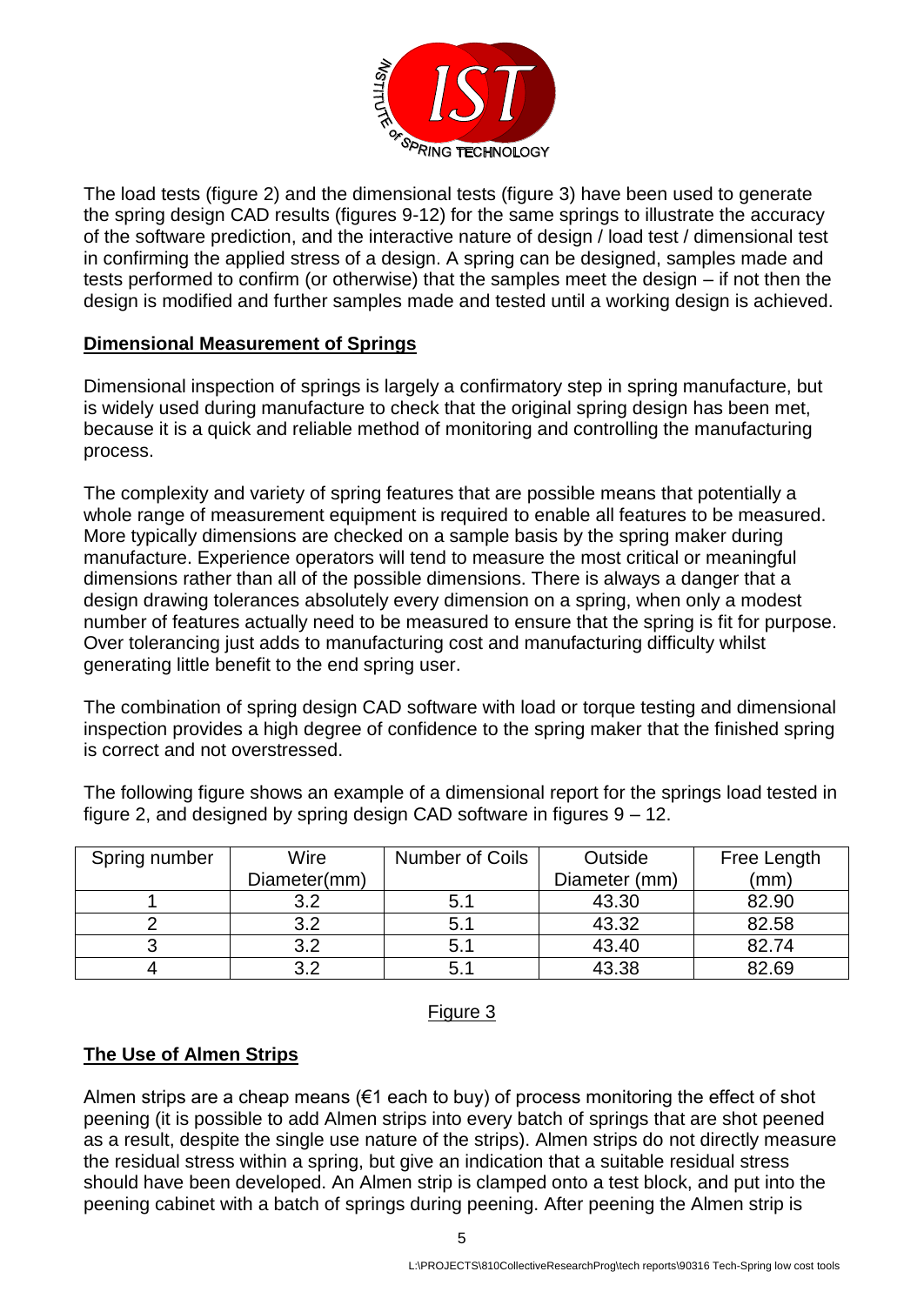

removed from the Almen test block and it will assume an arc shape along its long axis (One side of the strip is peened , whilst the other side is protected by the test block – this difference in compressive stress causes the test strip to assume an arc shape when unclamped). There is a need for substantial peening process validation steps to ensure that the so called "arc rise" from an Almen strip is an adequate guide. There is a substantial amount of technical data and pre existing application information in various text books that details the process monitoring requirements necessary to ensure consistent results.

Use of Almen strips as an indirect means of quantifying residual stress during the shot peening process (whether carried out in-house by springmakers, or subcontracted) is a low cost process monitoring technique. Direct measurement of residual stress is an expensive process and will be discussed in the "high cost spring stress analysis tools".

The following figures give examples of an Almen gauge, Almen gauge blocks and "arc rise" on an Almen strip after peening:-





Figure 5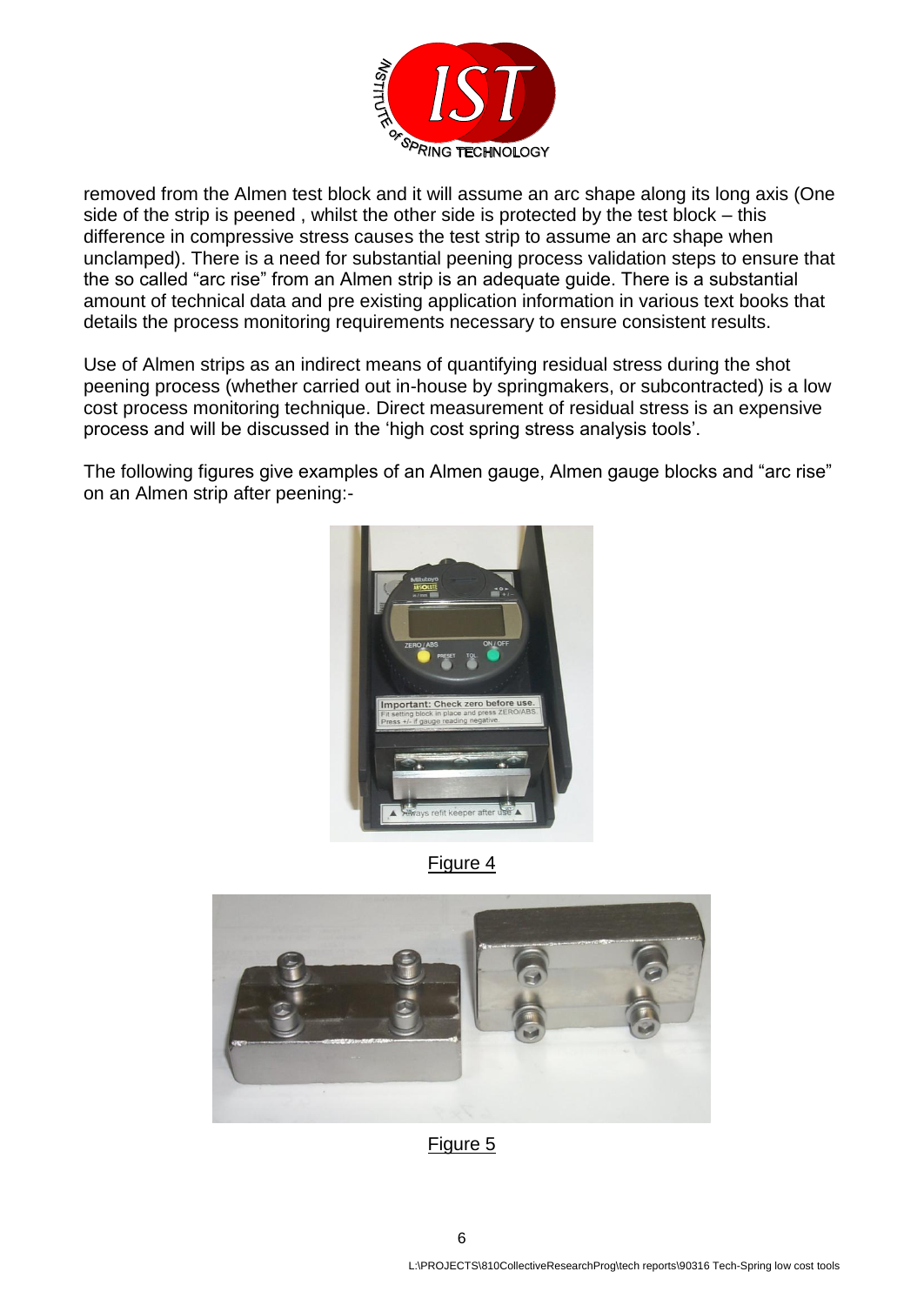



Figure 6

## **Photo Elastic Films**

This is an experimental non contact optical stress analysis technique that relies upon coating an item to be measured with a special stress sensitive coating. The coating can display an effect called temporary birefringence (double refractive index). Under an applied stress the coating splits light into two components travelling at different speeds. When the light emerges from the object the beams are out of phase, with the difference in phase being related to the applied stress by the following equation:-

$$
(\sigma 1 - \sigma 2) = \frac{N}{t} \frac{E}{(1+v)} \frac{\lambda}{K}
$$

Where:-

 $E =$  the modulus of elasticity  $N =$  the Poissons Ratio  $K = a$  strain constant for the material  $t =$  the coating thickness  $1 =$  the wavelength of light used

This technique could be used by the spring industry in reflective modes. The object to be measured is then viewed through a polariser using special light sources, so that a number of interference fringes can be viewed on the object. The number of fringes can be related to the strain and therefore the stress applied to the object. By loading a spring in a test machine a calibration between the number of patterns observed and a stress level can be made. Originally very time consuming and tedious manual techniques were used to calculate the stresses in an object that required highly skilled operators. Now digital imaging and computer based systems are generally used to speed up the process.

This technique is complementary to strain gauging and / or finite element analysis, but is a significantly low cost method of evaluating applied stress. Temperature limits of this technique are  $0 - 60^{\circ}$  C and it can handle dynamic stresses, if the speed of loading is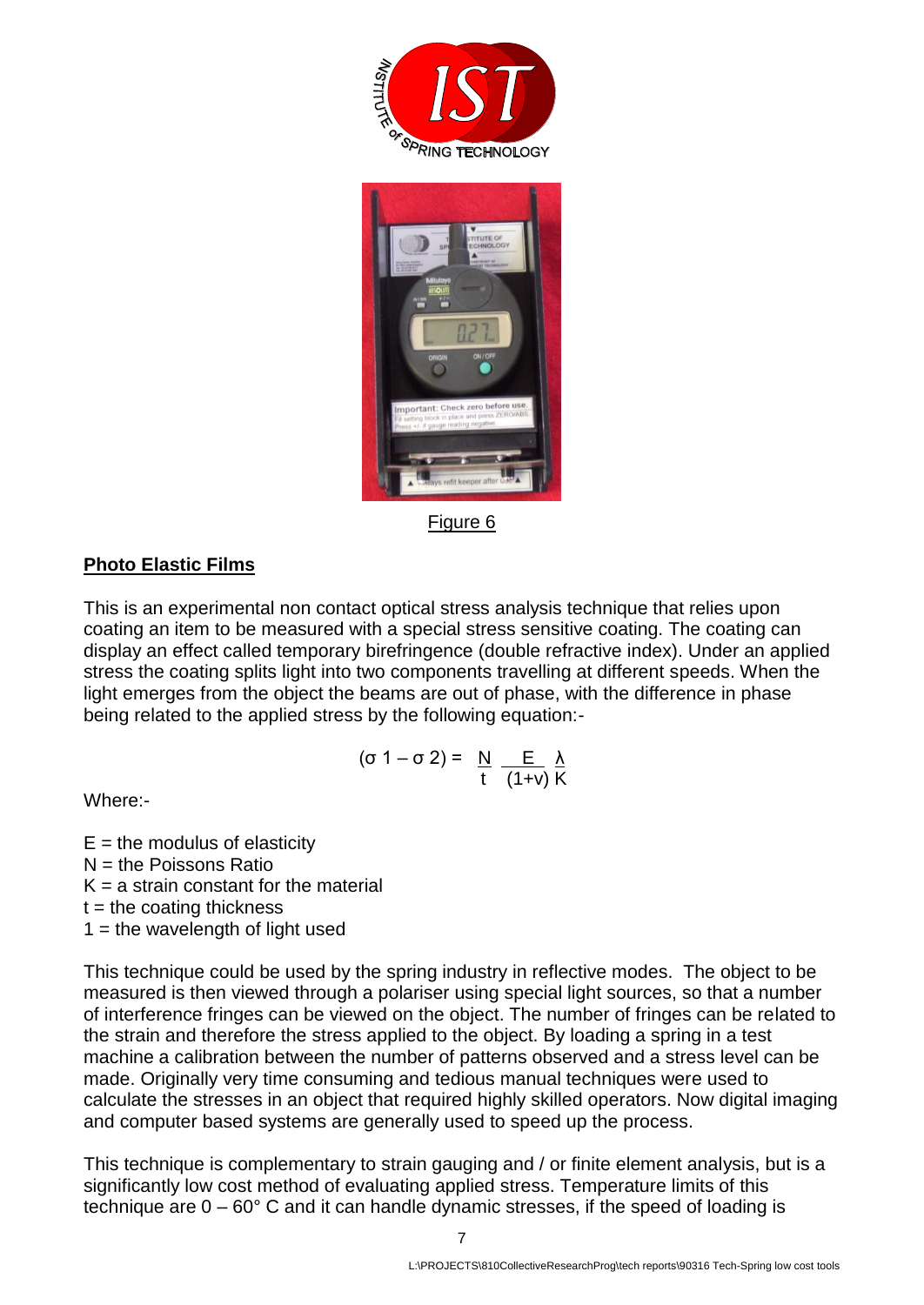

relatively slow. This technique would only be used for complex strip spring components where the position of maximum applied stress is not readily apparent.

## **Stroboscopic Lights**

This low cost technique involves using a precisely controlled and rapidly flashing light to illuminate a spring periodically during motion. Viewing the spring whilst the strobe is flashing will serve to freeze the spring's motion when the strobe frequency matches the spring's actuation frequency. This is largely used to observe springs operating at high speeds to ensure that no resonance effects were occurring at a resonant frequency or a harmonic of that frequency. There must be direct line of sight to the spring and sufficient space to allow the stroboscope and observer access. There is however some potential risk to the observer if a spring should unexpectedly break. The method will simply identify when there are additional dynamic stresses but will not quantify them.

## **Camera Monitoring of Springs**

Cameras can be used to monitor the movement of springs during fatigue testing to provide a means of identifying when a spring breaks. This allows remote monitoring of a spring during test, and allows unattended testing to be performed provided that the camera can be located in direct line of sight of the spring. Cameras may be combined with stroboscopic lights to "freeze" a spring's motion for later analysis.

The camera is potentially vulnerable to damage should a spring break, but modern webcams suitable for this application can be obtained for under €50.

#### **Strain Gauging of Springs**

Strain gauging has been considered as a low cost tool in this report – this will be true if the spring maker has the in house expertise and equipment in order to be able to install and monitor strain gauge outputs. Strain gauges can be purchased individually for considerably less than €50 each, and the total equipment required costs less than €500. Only the strain gauge itself is consumed. Some smaller SME spring makers have neither adequate expertise or specialist equipment, let alone the time that it takes to produce a working strain gauge installation. In this case the spring makers becomes dependent upon outside resource and this technique moves towards being a high cost analysis technique.

Strain gauging is a contact analysis technique where a direct strain measuring element is mounted onto the surface of an item to be measured. These are usually photo etched metallic foil shapes mounted on a flexible backing media. The strain gauge is then connected to a separate signal conditioning and display unit by cabling. The need for cable connections between items of equipment is a potential restriction to the use of this technique.

Careful selection of the strain gauge alloy material, flexible backing material, adhesive system, strain gauge resistance, temperature compensation coefficient and gauge length of the strain gauge are necessary to obtain the accuracy and reliability of strain measurement for a given material and spring size. It is physically possible to attach strain gauges to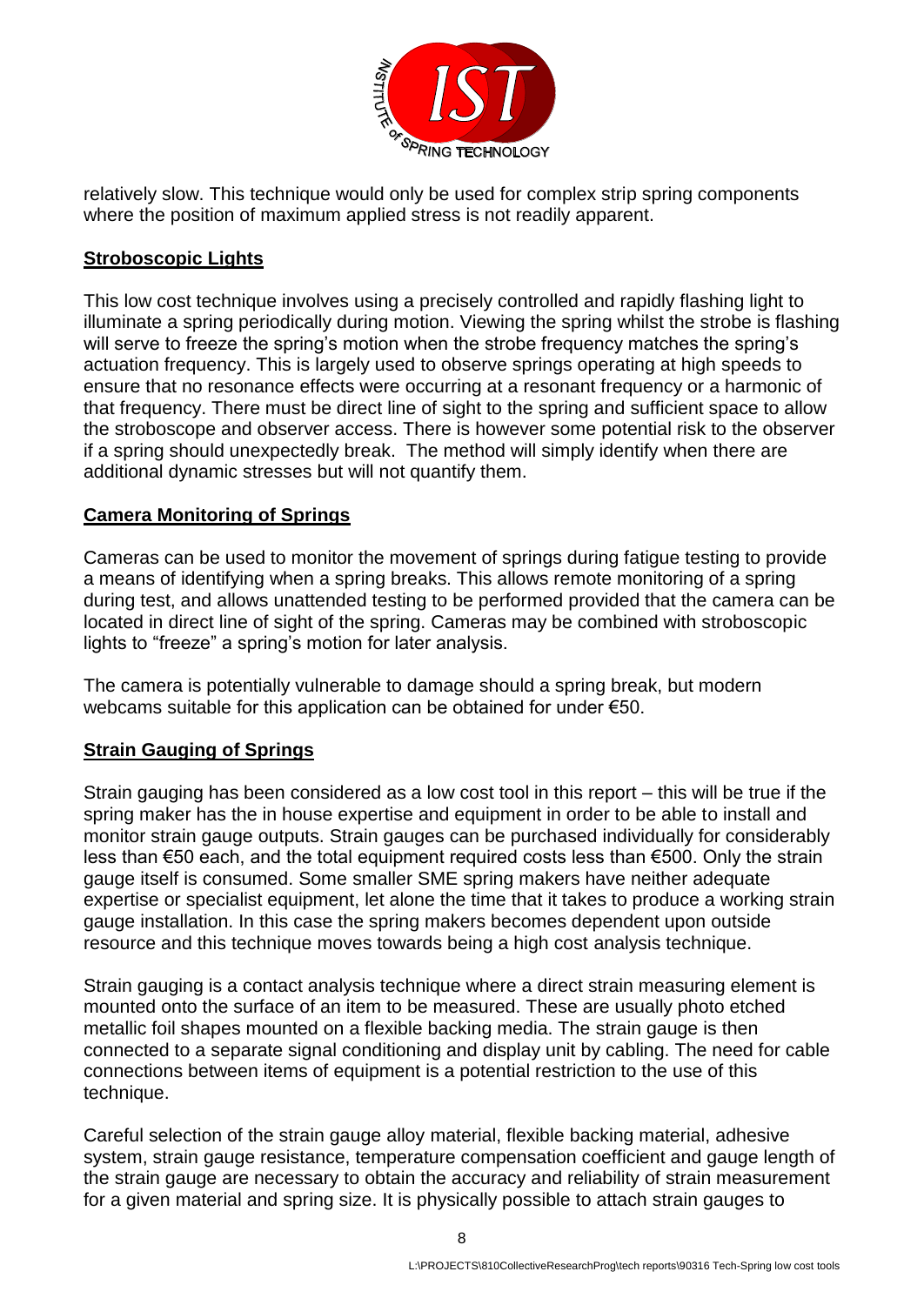

springs down to 3mm wire diameter, and the accuracy achieved during the project was shown to be sufficient. If the directions of the principle stresses within a spring are not known then it will be necessary to resolve this uncertainty by using rosettes of strain gauges mounted onto a single backing film in which three individual gauges are oriented at known angles to each other (usually 45°, 60° or 90°). Multiple channel equipment will be required to analyse these rosettes – this is clearly a higher cost tool.

High stability, low noise signal conditioning equipment is necessary to measure the very small resistance changes in strain gauges during operation. Often the quality of the installation of a strain gauge onto a spring will be critical to the accuracy and durability of the gauges operational life.

When a spring is loaded or fatigue tested the investigator is actually interested in the applied stress present in the spring – this is a feature that cannot be measured directly by this technique. The conversion of measured strain into a derived stress is accomplished by reference to the Young"s Modulus (E) of a material.

The procedure for use of strain gauging is as follows:-

- 1. Select the spring and the feature to be measured.
- 2. Select the correct strain gauge configuration and construction for the expected measurement to be made. Fatigue applications will require larger and heavier strain gauge installations than for static tests – the Manufacturers guidance literature need to be examined carefully.
- 3. Prepare the surface of the spring to accept a strain gauge (de-greasing).
- 4. Install the strain gauge using special epoxy based cement or super glue.
- 5. Allow the cement to dry completely before use of the gauge, otherwise the installation may fail prematurely. Strain gauges are often not successful due to failure of the bonding to the item of interest, rather than a failure of the gauge itself.
- 6. Cover the gauge in protective resin to preserve the working life of the gauge.
- 7. Install connecting wires to the strain gauge power supply system, switch the system on and allow the gauging system to stabilise. Additional dummy gauges may be needed to provide temperature compensation within the gauge assembly.
- 8. The spring needs to be operated, and the corresponding strain read off of the monitoring equipment.
- 9. Perform calculations to ensure that the strain gauge is giving a strain output that is proportional to the deflection applied. This should then be compared with stress values calculated via conventional mechanical theory to ensure that sensible results have been obtained.
- 10.Appropriate data logging is required to ensure that the required data is recorded.

The main advantage of this technique is that it is possible to determine the surface stress in a spring as the result of application of a load upon the spring. The main disadvantage is that a strain gauge cannot measure any residual stress that has been introduced into a spring prior to installation of the gauge – this technique is completely incapable of identifying pre existing residual stress patterns generated as a result of shot peening for example.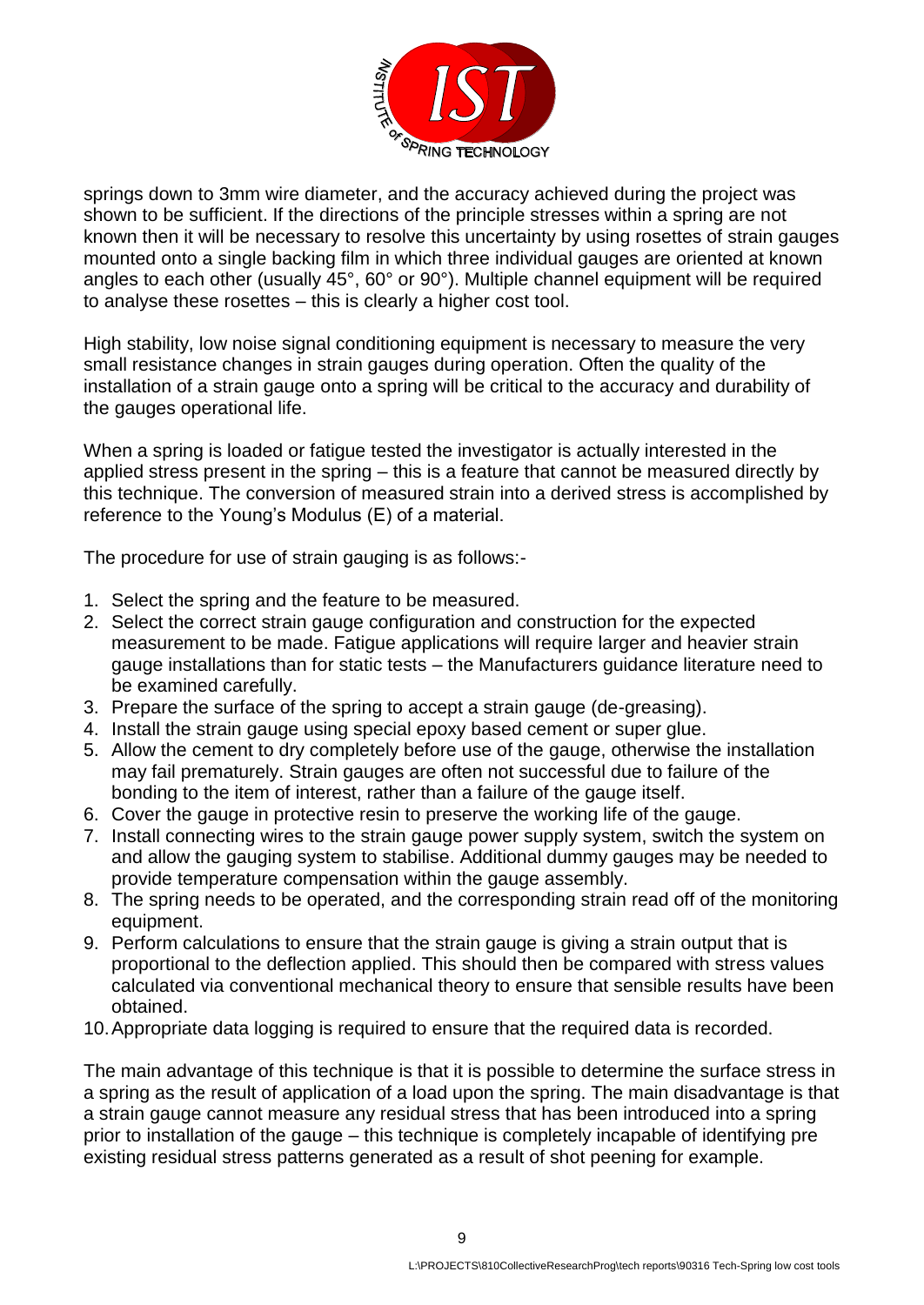

The main disadvantage of strain gauging springs is that they operate in 2-d only and most springs are three dimensional. Strain gauge rosettes are necessary for measuring the direction of maximum applied stress and sticking these to the doubly curved inside surface of a compression spring creates difficulties for the technician charged with sticking the gauge in place.

Strain gauge measurements need to be carefully validated by use of accurate values of Youngs Modulus (E), and by applying known loads to a spring so that accurate values of strain can be measured and hence stress can be calculated.

The following figure shows a typical strain gauge installation on a spring:-



Figure 7

## **Spring Design CAD Software**

Spring Design CAD software is based upon classical mechanics theory for springs, and uses formulae in spring design standards such as EN 13906 parts 1,2 and 3, SAE, JIS and BS. This project confirmed that the applied stresses calculated by these methods are accurate and repeatable with two important exceptions. CAD programs use the formulae in the standards, so stresses are calculated accurately. CAD programs also have performance data built into them so that springmakers can predict the performance that their customers can expect. The project has identified a number of deficiencies / ommissions in the data in typical CAD programs, but has confirmed that the data is always conservative, and hence safe. Some partners argued that the data was often overly conservative, but correcting this fault was too big a task to be dealt with, and this was not an objective of this project.

This predictive method of assessing spring perfomance is very strongly recommended as being quicker and cheaper than other predictive method and is nearly as accurate as any other method investigated during this project. This method should be used whenever possible by the spring maker. The spring design CAD software can be used in two main ways:-

1. Checking customers designs to ensure that a design is possible and practical.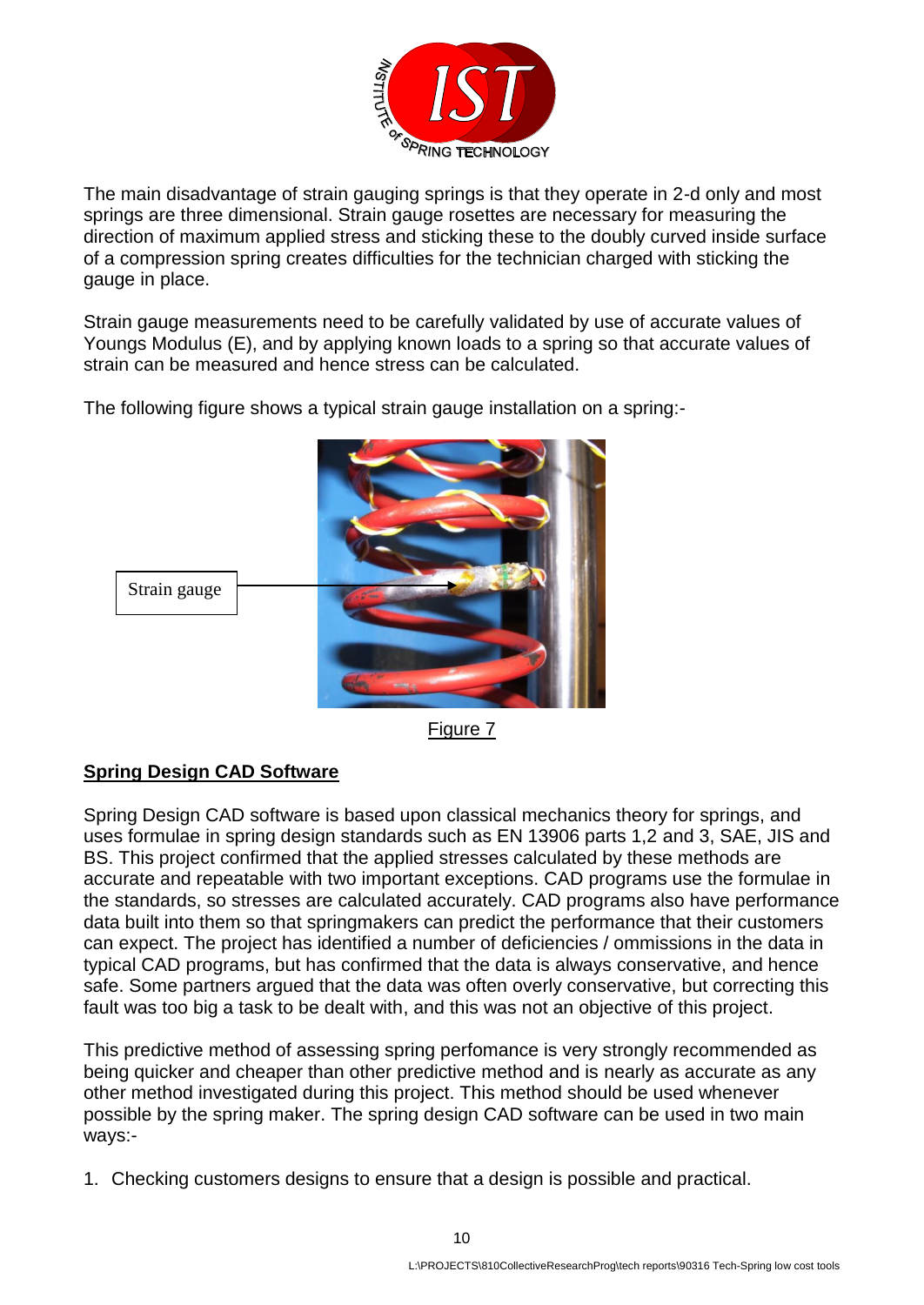

2. Spring makers creating an original spring design from basic requirements supplied by the customer.

It is recommended that some form of design check is made on all springs before manufacture commences to ensure that designs are practical and reliable.

Incorporation of extensive material files and actual performance data within the software by the software writers significantly increases the confidence of the CAD user in the spring designs created.

Spring design CAD software does not deal with any residual stresses present within the springs, and can only handle springs that are axially symmetric and made from wire or strip.

The following figure details the stages in performing a spring design using CAD software:-

| $\Box$ ox<br><sup>38</sup> IST Spring Design and Validation - Round Wire Compression Springs                                                                                                                                                                                                                                                                                                                                                                                                                                                                                                                                                                                                                                                                                                                                                                                                                                                                                                                                                                                                                                                                                                                                                                                                                                                                           | <sup>83</sup> IST Spring Design and Validation - Round Wire Compression Springs<br>cias                                                                                                                                                                                                                                                                                                                                                                                                                                                                                                                                                                                                                                                                                                                                                                                                                                                                                                                                                                                                                                                                                                                                                                                                                                                                                                                                                                                                                                                                                              |
|------------------------------------------------------------------------------------------------------------------------------------------------------------------------------------------------------------------------------------------------------------------------------------------------------------------------------------------------------------------------------------------------------------------------------------------------------------------------------------------------------------------------------------------------------------------------------------------------------------------------------------------------------------------------------------------------------------------------------------------------------------------------------------------------------------------------------------------------------------------------------------------------------------------------------------------------------------------------------------------------------------------------------------------------------------------------------------------------------------------------------------------------------------------------------------------------------------------------------------------------------------------------------------------------------------------------------------------------------------------------|--------------------------------------------------------------------------------------------------------------------------------------------------------------------------------------------------------------------------------------------------------------------------------------------------------------------------------------------------------------------------------------------------------------------------------------------------------------------------------------------------------------------------------------------------------------------------------------------------------------------------------------------------------------------------------------------------------------------------------------------------------------------------------------------------------------------------------------------------------------------------------------------------------------------------------------------------------------------------------------------------------------------------------------------------------------------------------------------------------------------------------------------------------------------------------------------------------------------------------------------------------------------------------------------------------------------------------------------------------------------------------------------------------------------------------------------------------------------------------------------------------------------------------------------------------------------------------------|
| Spring Type Window Language Help<br>D F B G B B B L U U U U U A H S L Metic D Design EN 13906-1: 2002 V Gerance DIN 2005 / 2016<br><b>BD</b> Spring Validatio<br>Calculated Data<br>Required Data<br>$\overline{.}$<br>Material<br><b>Units</b><br>old Length<br>End Type<br>$-2$<br>Tip Thickness:<br>Dead Cole<br><b>End Fixation</b><br>Step 1- choose units.<br>Design Paran<br>design standard and<br>tolerance standard.<br>$\overline{?}$<br><b>Outside Dian</b><br><b>Total Colt</b><br>Spring Rate<br>$N$ /mm<br>Stress Data<br>Free Length<br>Repet<br><b>C</b> Lower Tensie<br>C Upper Tensile<br><b>Display</b><br><b>Operating Data</b><br><b>Operating Positic</b><br>Length<br>Load<br>Deflection<br>dress<br>Stress % Solid<br>I nad Tol Grade 1<br>$\frac{1}{2}$<br>$\overline{\mathbf{H}}$                                                                                                                                                                                                                                                                                                                                                                                                                                                                                                                                                           | Spring Type Window Language Help<br>D F B B B B B E H O C C O B B B B E M O C V Design EN 13906-1: 2002 V Tolerance DIN 2095/2096<br><b>49 Spring Validation</b><br>alculated Data<br>Required Data<br>$-7$<br>EN 10270 Pt1 Patented Carbon<br>Material<br>Units<br>olid Length<br>$-2$<br>End Type<br>Closed and Ground<br>Min. Length [static]<br>mm<br>Tip Thickness: 50<br>Dead Coix<br>$\mathcal{H}$<br>Min. Length (dynamic<br>Solid Load<br>$-2$<br>End Fixation<br>Both Ends Fixed and Guided<br>$N/mm^22$<br>olid Stres<br>itress Fac<br>Design Para<br>Active Coils<br>$-7$<br>ee Length<br>Spring Inde<br>Helix Angle<br>Deg<br><b>West Dist</b><br>eide<br>Buckling Po<br>$\overline{?}$<br><b>Outside Diamete</b><br>mm<br><b>Total Coils</b><br>Step 2 - choose a material<br>Spring Rate<br>Free Length<br>from IST's database, and<br>per Tensile<br><b>Operating Data</b><br>ensie<br>define the spring end details<br>3   4   5  <br>Length<br>bao.<br>Deflection<br>divos<br>Stress % Solid<br>I nad Tol Grade 1<br>$\mathbf{E}$<br>$\overline{1}$                                                                                                                                                                                                                                                                                                                                                                                                                                                                                                                |
| Institute of Spring Technology   Version 7.50   16/03/2009   10:31<br>Spring Validation<br>$\Box$ ek<br>ST Spring Design and Validation - Round Wire Compression Springs                                                                                                                                                                                                                                                                                                                                                                                                                                                                                                                                                                                                                                                                                                                                                                                                                                                                                                                                                                                                                                                                                                                                                                                               | Version 7.50 16/03/2009 11:01<br>Spring Validatio<br>Institute of Spring Technology<br>$\Box$ ok<br><sup>63</sup> IST Spring Design and Validation - Round Wire Compression Spring                                                                                                                                                                                                                                                                                                                                                                                                                                                                                                                                                                                                                                                                                                                                                                                                                                                                                                                                                                                                                                                                                                                                                                                                                                                                                                                                                                                                   |
| View Spring Type Window Language Help<br>Digital electronical substitution<br>ALCOHOLOGIS   ET Metric<br>Design EN 13906-1: 2002 - Tolerance DIN 2095 / 2096<br>Step 3 - enter the<br><b>IEK</b><br>spring dimensions. It is<br>Units<br>Sold Length<br>also possible to use<br>$9.77$ mm<br>Min. Length (static)<br>10.41 m<br>Min. Length (dynamic)<br>working positions.<br>baoJ biki<br>olid Stre<br>779.52 N/mm <sup>2</sup><br>tress Factor<br>Design Parame<br>6.50<br>clive Colt<br>$-7$<br>.<br>ROD<br>ipring Index<br>$\frac{1}{100}$<br>663 Deg<br>łekk Angle<br>West Diame<br>Buckling Possible<br><b>STARLE</b><br>7 9.00<br><b>Outside Diameter</b><br>mm<br>STABLE<br><b>Suckling Definite</b><br>R50<br><b>Total Colls</b><br>ipring Pitch<br>side Diame<br>292m<br>7.00n<br>306<br>Spring Rate<br>N/m<br>Stress Data:<br>[21.0]<br><b>Free Length</b><br>Reset<br>$G_{\perp n}$<br>C Upper Tensie<br>Display.<br><b>Operating Data:</b><br>$\chi$ Tensi<br>⊥∸<br><b>Operating Positions</b><br>$rac{\text{SL}}{\text{SM}}$<br>Various calculated<br>$3 \mid 4$<br>$\mathbf{1}$<br>Length<br>$\frac{DM}{SH}$<br>Load<br>properties of the design<br>effection<br>asasi<br>are shown here<br>Spe<br>tress % Solid<br>الن<br>$\frac{1}{2}$<br>$\overline{\bullet}$<br>Institute of Spring Technology   Version 7.50   16/03/2009   11:05<br>na Validatio | File View SpringType Window Language Hel<br>$\text{D}[\text{C} \text{E}]\cong  \text{H}[\oplus]\oplus \text{H} \pm \text{O}[\text{E} \oplus \text{O} \text{H} \text{H} \text{S} \text{H} \text{M}^{\text{mic}}]$<br>Design EN 13906-1: 2002 - Tolerance DIN 2095 / 2096<br>$\Box$ DIX<br>69 Spring Validation<br>Required Data<br>alculated Data<br>$ $ Units $ $ $\sim$<br>Solid Length<br>Step 4 - working<br>$\frac{0.00}{0.77}$ mm<br>Min. Length (stati<br>positions are entered<br><b>Stress information is</b><br>Solid Li<br>Solid St<br>as lengths, loads or<br>Stress F<br>shown here, colour<br>Active I<br>deflections<br>Spring In<br>coded for warnings<br>Helix Ar<br>Bucking<br>$\overline{v}$<br>Outside D<br>3.85 mm<br>$R$ 50<br>Spring Pitch<br>Inside Diam<br>$\overline{\mathbf{v}}$<br><b>Total Cold</b><br>$\  \cdot \ $<br>$\overline{306}$<br>Spring Rate<br>Millenni<br>Stress Data<br>27.00<br>Free Length<br>Reset<br>G Lower Ter<br>C Upper Tensile<br>Display<br>erating Data<br>Tensile Sold 1 2 3 4 5 4<br>1720 67 33 58<br>1990 59 28 50<br>⊥∸<br><b>Operating Positions</b><br>$\overline{\mathbf{3}}$<br>$\Delta$<br>$\frac{28}{28}$<br>$\frac{25}{25}$<br>$\frac{50}{50}$<br>18.00<br>27.55<br>$\frac{11.00}{48.98}$<br>Length<br>1980<br>Load<br>45<br>9.00<br>16.00<br>2230<br>effection<br>$\frac{52}{52}$<br>45<br>2230<br>ĎН<br>561<br>dress<br>998<br>Stress % Solid<br>49<br>1R4<br>$\frac{1}{162}$<br>$\mathbf{u}^{\mathbf{u}}$<br>$\blacksquare$<br>Institute of Spring Technology   Version 7.50 16/03/2009 11:13<br>Spring Validatio |
| <b>89 IST Spring Design and Validation - Round Wire Compression Springs</b>                                                                                                                                                                                                                                                                                                                                                                                                                                                                                                                                                                                                                                                                                                                                                                                                                                                                                                                                                                                                                                                                                                                                                                                                                                                                                            | Cox                                                                                                                                                                                                                                                                                                                                                                                                                                                                                                                                                                                                                                                                                                                                                                                                                                                                                                                                                                                                                                                                                                                                                                                                                                                                                                                                                                                                                                                                                                                                                                                  |
| View SpringType Window Language Help<br>$D[G _{{\mathbb{Z}}}] \cong [H \oplus _{{\mathbb{R}}}] \pm [\mathbb{Q}[\underline{\ltimes}]\boxtimes]_{{\mathbb{Z}}}]$<br>Other information is easily available, such as fatigue life<br><b>Ca</b> Spring Validatio<br>predictions, load/length graph and spring drawing<br>Required Data<br>EN 10270 Pd. Paterhed Carlos                                                                                                                                                                                                                                                                                                                                                                                                                                                                                                                                                                                                                                                                                                                                                                                                                                                                                                                                                                                                      | r.                                                                                                                                                                                                                                                                                                                                                                                                                                                                                                                                                                                                                                                                                                                                                                                                                                                                                                                                                                                                                                                                                                                                                                                                                                                                                                                                                                                                                                                                                                                                                                                   |
| GOODMAN DIAGRAM<br>LOAD vs LENGTH<br><b>Based on IST data</b><br>100<br>2000<br>$90 -$<br>1800<br>80<br>1600<br>70<br>1400<br>Over-Stressed 61 N<br>60<br>1200<br>$\cos(\theta)$<br>60<br>1000<br>Linprestresse<br>inal Stress<br><b>NOTE: Lower Tencils</b><br>$40 -$<br>800<br>30<br>Fatigue Life<br>600<br>10 <sup>n</sup> 5 Cv<br>10°6 Cy<br>$20\,$<br>10*7 Cy<br>400<br>10 <sup>1</sup><br>200<br>$^{0+}_{8}$<br>$\overline{22}$<br>$10^{-1}$<br>12<br>14<br>16<br>20<br>$-24$<br>26<br>18<br>200<br>$400 -$<br>600<br>600<br>1000 1200<br>1400<br>Length (mm)<br>Initial Stress (N/mm*2)                                                                                                                                                                                                                                                                                                                                                                                                                                                                                                                                                                                                                                                                                                                                                                         | $\bar{r}_2$<br>EN 10270 Pt1 Patented Carbon<br>E<br>Grade:<br>$\sqrt{2230}$<br>$N/mm^2$<br>Tongile<br>Display Grid:<br><b>Operating Positions</b><br>$\mathbf{1}$<br>$-12$<br>$\overline{\phantom{a}}$<br>18.00<br>11.00<br>Length<br>mn<br>Prestressed <sub>49</sub><br>27.55<br>48.98<br>$\sf N$<br>Load<br>938<br>Stress:<br>56<br>N/mm <sup>22</sup><br>NONE<br>$\overline{\phantom{a}}$<br>Tolerance<br>Cancel                                                                                                                                                                                                                                                                                                                                                                                                                                                                                                                                                                                                                                                                                                                                                                                                                                                                                                                                                                                                                                                                                                                                                                  |
| Load / Length Graph                                                                                                                                                                                                                                                                                                                                                                                                                                                                                                                                                                                                                                                                                                                                                                                                                                                                                                                                                                                                                                                                                                                                                                                                                                                                                                                                                    | Institute of Spring Technology   Version 7.50   16/03/2009   11:16                                                                                                                                                                                                                                                                                                                                                                                                                                                                                                                                                                                                                                                                                                                                                                                                                                                                                                                                                                                                                                                                                                                                                                                                                                                                                                                                                                                                                                                                                                                   |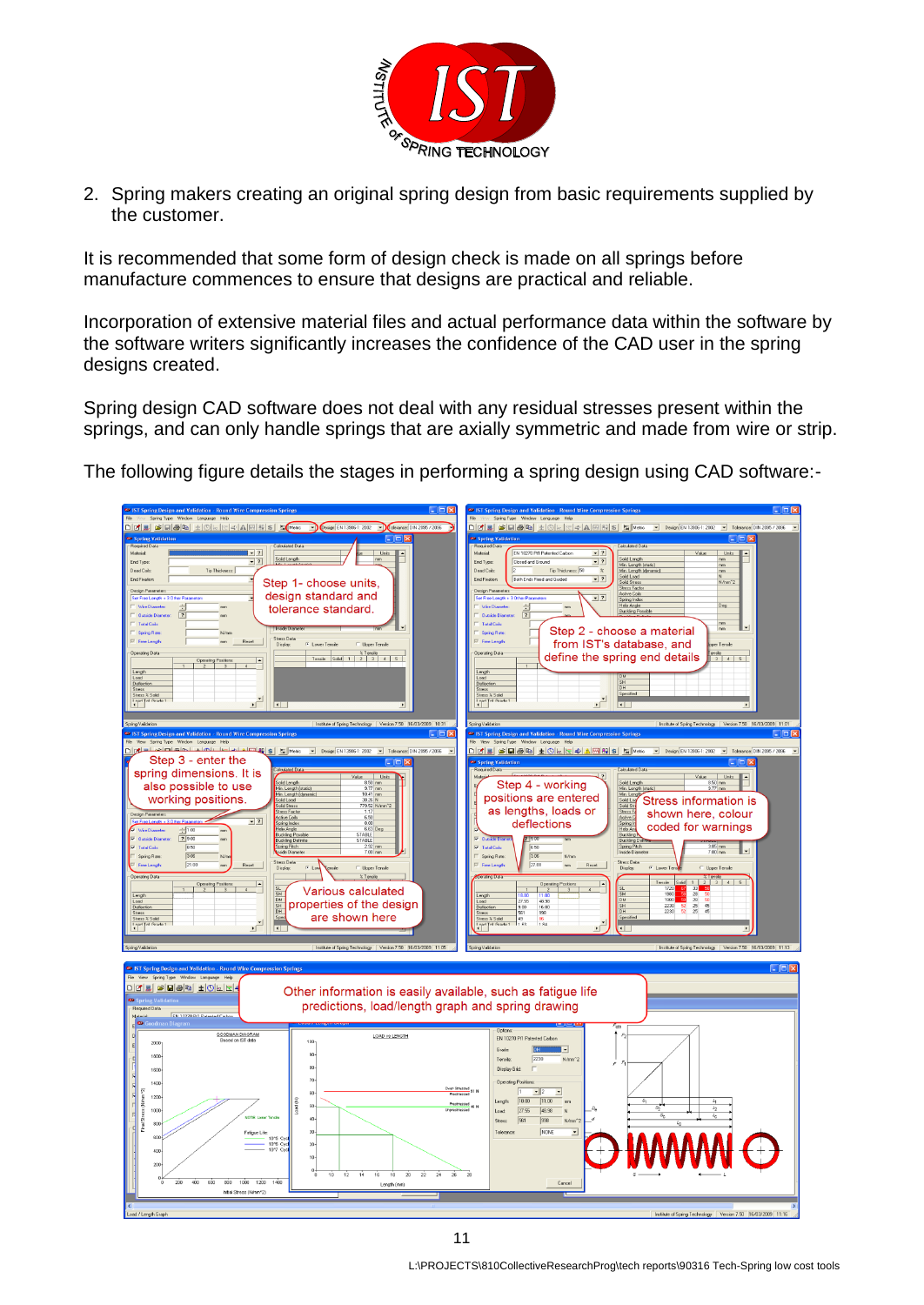

#### Figure 8

The following figures are screen prints from the spring design CAD toolkit, and show a typical design page (Figure 9), a spring drawing (figure 10), a Goodman diagram (figure 11), and a load length diagram (figure 12) as examples of the types of outputs that can be obtained.

| INSTITUTE OF SPRING TECHNOLOGY                                                                                                                                                    |                                                                  |                                                                              |                                                                                           |                                                                                       |                                                                     |                                                                               | Date:                                     | 16/03/2009 08:51:16           |  |
|-----------------------------------------------------------------------------------------------------------------------------------------------------------------------------------|------------------------------------------------------------------|------------------------------------------------------------------------------|-------------------------------------------------------------------------------------------|---------------------------------------------------------------------------------------|---------------------------------------------------------------------|-------------------------------------------------------------------------------|-------------------------------------------|-------------------------------|--|
| <b>Spring Type</b> Round Wire Compression<br>Designed To:<br>Tolerance Standard:                                                                                                  | EN 13906-1: 2002<br>DIN 2095 / 2096                              |                                                                              |                                                                                           | Calculated Data<br>Solid Length:<br>Min. Length (static):                             |                                                                     |                                                                               | 16.32<br>19.97                            | mm.<br>mm.                    |  |
| Material<br><b>BS 2056 Austenitic Stainless</b><br>Youngs Mod (E):<br>Rigidity Mod (G):                                                                                           | 187500<br>70300                                                  | N/mm^2<br>N/mm^2                                                             | Min. Length (dynamic):<br>Solid Load:<br>Solid Stress:<br>Stress Factor:<br>Active Coils: |                                                                                       |                                                                     | 21.80<br>279.90<br>872.67<br>1.11<br>3.40                                     | mm.<br>Ν<br>N/mm <sup>n</sup> 2           |                               |  |
| Density:<br>Unprestress:<br>Prestress:                                                                                                                                            | .00000797<br>$0 - 45$<br>45-56                                   | Ka/mm^3<br>%<br>%                                                            |                                                                                           | Spring Index:<br>Helix Angle:<br>Buckling Possible:<br>Buckling Definite:             |                                                                     |                                                                               | 12.54<br>10.26<br>STABLE<br>STABLE        | Deg                           |  |
| End Type:<br>Dead Coils:<br>Tip Thickness:<br>End Fixation:                                                                                                                       | Closed and Ground<br>1.70<br>50.00<br>Both Ends Fixed and Guided | %                                                                            |                                                                                           | Spring Pitch:<br>Inside Diameter:<br>Mean Coil Dia.:<br>Wire Length:<br>Weight / 100: |                                                                     |                                                                               | 22.82<br>36.92<br>40.12<br>649.84<br>4.17 | mm.<br>mm<br>mm.<br>mm<br>Kg. |  |
| <b>Design Parameters</b><br>Wire Diameter:<br>Outside Diameter:<br>Total Coils:<br>Spring Rate:<br>Free Length:                                                                   | 3.20<br>43.32<br>5.10<br>4.20<br>83.02                           | mm.<br>mm.<br>N/mm<br>mm.                                                    |                                                                                           | Natural Freq:<br>(Calculated)                                                         |                                                                     |                                                                               | 11726                                     | <b>RPM</b>                    |  |
| Stress Data                                                                                                                                                                       |                                                                  |                                                                              |                                                                                           |                                                                                       |                                                                     |                                                                               |                                           |                               |  |
|                                                                                                                                                                                   |                                                                  |                                                                              | Operating Positions                                                                       |                                                                                       |                                                                     |                                                                               |                                           |                               |  |
| Lower<br>Tensile                                                                                                                                                                  | % Tensile<br>Solid                                               | 1                                                                            | $\overline{2}$                                                                            |                                                                                       | 3                                                                   | 4                                                                             |                                           |                               |  |
| 1250<br>301S26 G1<br>301S26 G2<br>1500<br>1230<br>302S26 G1<br>302S26 G2<br>1470<br>Specified                                                                                     | 700<br>58 O<br>710<br>590                                        | 14 U<br>11 U<br>14 U<br>12 U                                                 | 24 U<br>20 U<br>24 U<br>20 U                                                              |                                                                                       | 35 U<br>29 U<br>35 U<br>29 U                                        | 45 U<br>38 U<br>46 P<br>38 U                                                  |                                           |                               |  |
| <b>Operating Data</b>                                                                                                                                                             |                                                                  |                                                                              |                                                                                           |                                                                                       |                                                                     |                                                                               |                                           |                               |  |
|                                                                                                                                                                                   |                                                                  |                                                                              | Operating Positions                                                                       |                                                                                       |                                                                     |                                                                               |                                           |                               |  |
| Length (mm)<br>Load (N)<br>Deflection (mm)<br>Stress (N/mm^2)<br>Stress % Solid<br>Load Tol. Grade 1 (N)<br>Load Tol. Grade 2 (N)<br>Load Tol. Grade 3 (N)<br>O.D. Expansion (mm) |                                                                  | 1<br>70.00<br>54.62<br>13.02<br>170<br>20<br>8.78<br>13.94<br>22.30<br>0.224 | 2<br>60.00<br>96.59<br>23.02<br>301<br>35<br>9.18<br>14.57<br>23.30<br>0.396              | 138.55                                                                                | 3<br>50.00<br>33.02<br>432<br>50<br>9.57<br>15.20<br>24.31<br>0.568 | 4<br>40.00<br>180.52<br>43.02<br>563<br>64<br>9.97<br>15.82<br>25.32<br>0.740 |                                           |                               |  |

Software Copyright @ 2002-2008 Institute of Spring Technology, Sheffield, UK (V7.51)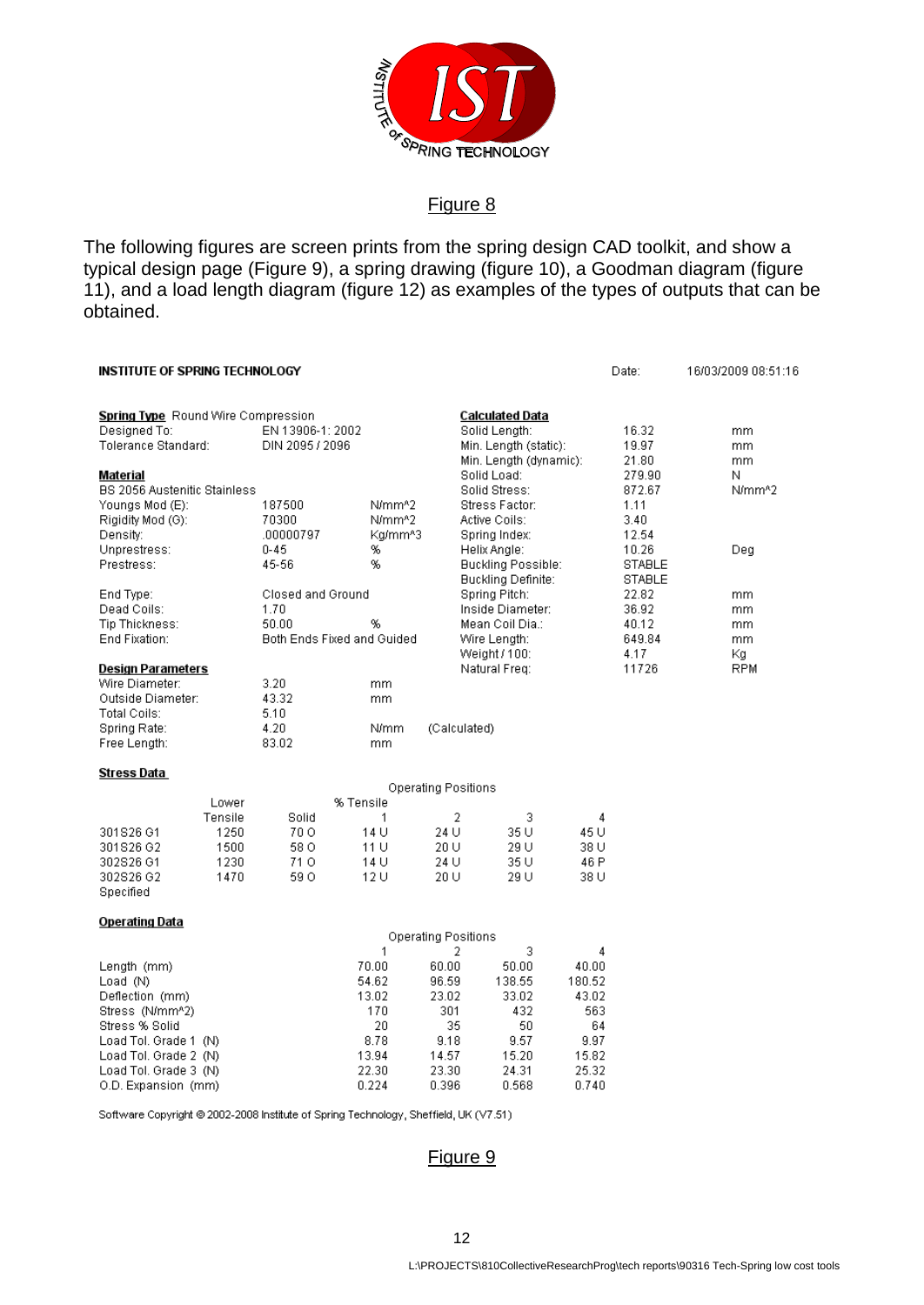

#### **INSTITUTE OF SPRING TECHNOLOGY**

Date: 16/03/2009 08:59:09

|                                                                                                | <b>Spring Drawing</b> | Right hand helix |                                     |  |  |
|------------------------------------------------------------------------------------------------|-----------------------|------------------|-------------------------------------|--|--|
|                                                                                                | Material:             |                  | <b>BS 2056 Austenitic Stainless</b> |  |  |
| d                                                                                              | Wire Diameter:        | 3.20             | mm                                  |  |  |
|                                                                                                | Outside Diameter:     | 43.32            | mm                                  |  |  |
|                                                                                                | Total Coils:          | 5.10             |                                     |  |  |
| $\begin{array}{l} D_{\rm e} \\ n_{\rm t} \\ E_{\rm 0} \\ L_{\rm c} \\ F_{\rm cth} \end{array}$ | Spring Rate:          | 4.20             | N/mm                                |  |  |
|                                                                                                | Free Length:          | 83.02            | mm                                  |  |  |
|                                                                                                | Solid Length          | 16.32            | mm                                  |  |  |
|                                                                                                | Solid Load            | 279.90           | Ν                                   |  |  |
|                                                                                                | Operating Positions   |                  |                                     |  |  |
|                                                                                                | Length:               | 60.00            | mm                                  |  |  |
|                                                                                                | Load:                 | 96.59            | Ν                                   |  |  |
| $\frac{L_2}{F_2}$                                                                              | Length:               | 70.00            | mm                                  |  |  |
| $\epsilon_{1}$                                                                                 | Load:                 | 54.62            | Ν                                   |  |  |

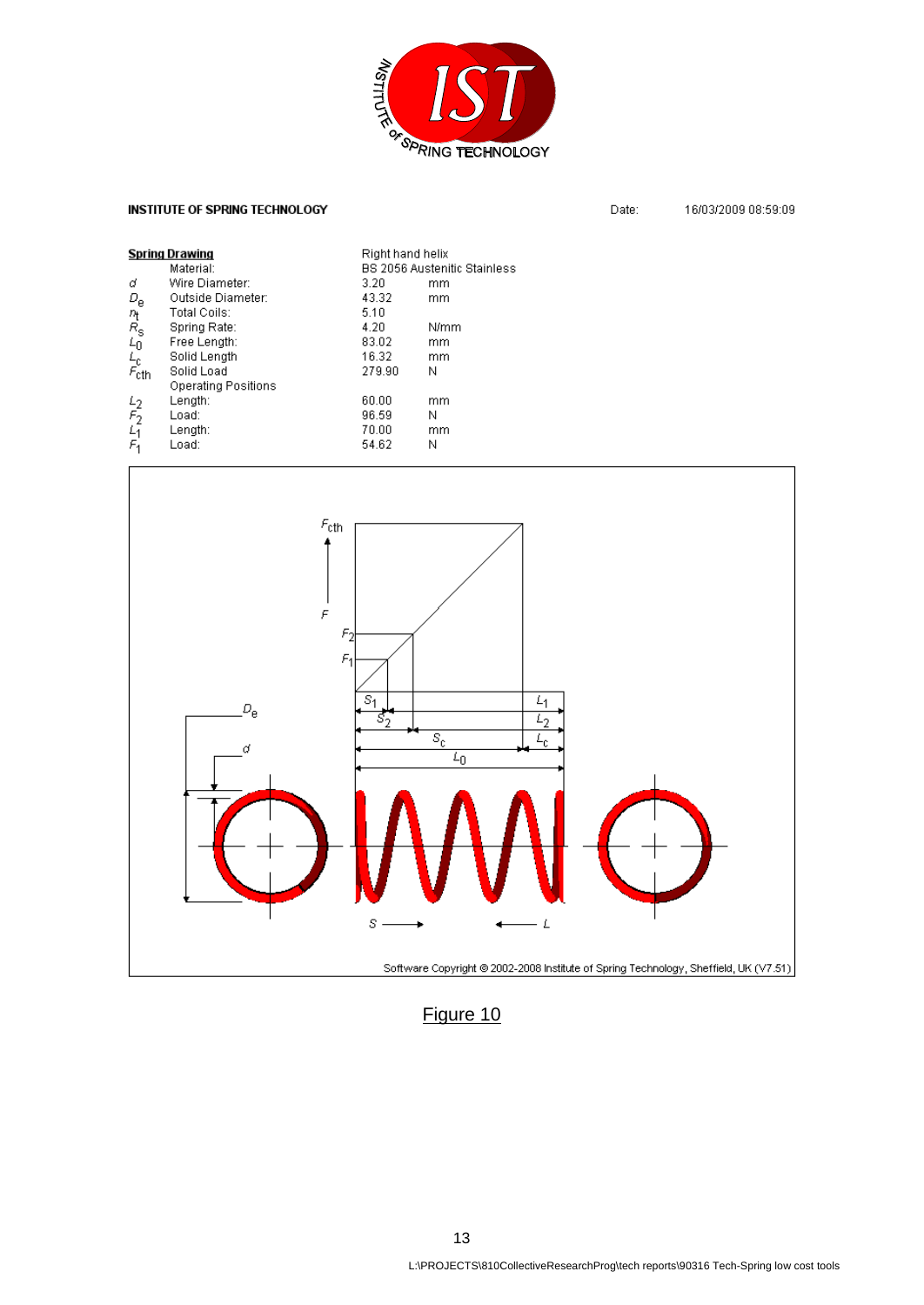

**INSTITUTE OF SPRING TECHNOLOGY** 

Date: 16/03/2009 09:00:17

| <b>Goodman Diagram</b><br>Material:<br>Grade:<br>Shot Peened:<br>Pre-Stressed: |     |     | No.                        | <b>BS 2056 Austenitic Stainless</b><br>302S26 G1<br>No |                                         |                     |                           |      |      |                                                                                      |
|--------------------------------------------------------------------------------|-----|-----|----------------------------|--------------------------------------------------------|-----------------------------------------|---------------------|---------------------------|------|------|--------------------------------------------------------------------------------------|
| <b>Operating Positions</b>                                                     |     |     |                            |                                                        |                                         |                     |                           |      |      |                                                                                      |
| Length (mm):<br>Load (N):<br>Corrected Stress (N/mm^2):                        |     |     | 1<br>70.00<br>54.62<br>188 |                                                        | $\overline{2}$<br>60.00<br>96.59<br>333 |                     |                           |      |      |                                                                                      |
|                                                                                |     |     |                            | GOODMAN DIAGRAM                                        |                                         |                     |                           |      |      |                                                                                      |
| $1500 -$                                                                       |     |     |                            |                                                        | Based on IST data                       |                     |                           |      |      |                                                                                      |
| $1350 -$                                                                       |     |     |                            |                                                        |                                         |                     |                           |      |      |                                                                                      |
| $1200 -$                                                                       |     |     |                            |                                                        |                                         |                     |                           |      |      |                                                                                      |
| $1050 -$                                                                       |     |     |                            |                                                        |                                         |                     |                           |      |      |                                                                                      |
| Final Stress (N/mm^2)<br>$900 -$                                               |     |     |                            |                                                        |                                         |                     |                           |      |      |                                                                                      |
| 750-                                                                           |     |     |                            |                                                        |                                         |                     |                           |      |      |                                                                                      |
| 600-                                                                           |     |     |                            |                                                        |                                         | NOTE: Lower Tensile |                           |      |      |                                                                                      |
| 450                                                                            |     |     |                            |                                                        |                                         | Fatigue Life:       | 10% Cycles                |      |      |                                                                                      |
| 300                                                                            |     |     |                            |                                                        |                                         |                     | 10% Cycles<br>1047 Cycles |      |      |                                                                                      |
|                                                                                |     |     |                            |                                                        |                                         |                     |                           |      |      |                                                                                      |
| 150                                                                            |     |     |                            |                                                        |                                         |                     |                           |      |      |                                                                                      |
| 0<br>ó                                                                         | 150 | 300 | 450                        | 600                                                    | 750                                     | 900                 | 1050                      | 1200 | 1350 | 1500                                                                                 |
|                                                                                |     |     |                            |                                                        | Initial Stress (N/mm^2)                 |                     |                           |      |      |                                                                                      |
|                                                                                |     |     |                            |                                                        |                                         |                     |                           |      |      | Software Copyright @ 2002-2008 Institute of Spring Technology, Sheffield, UK (V7.51) |

Figure 11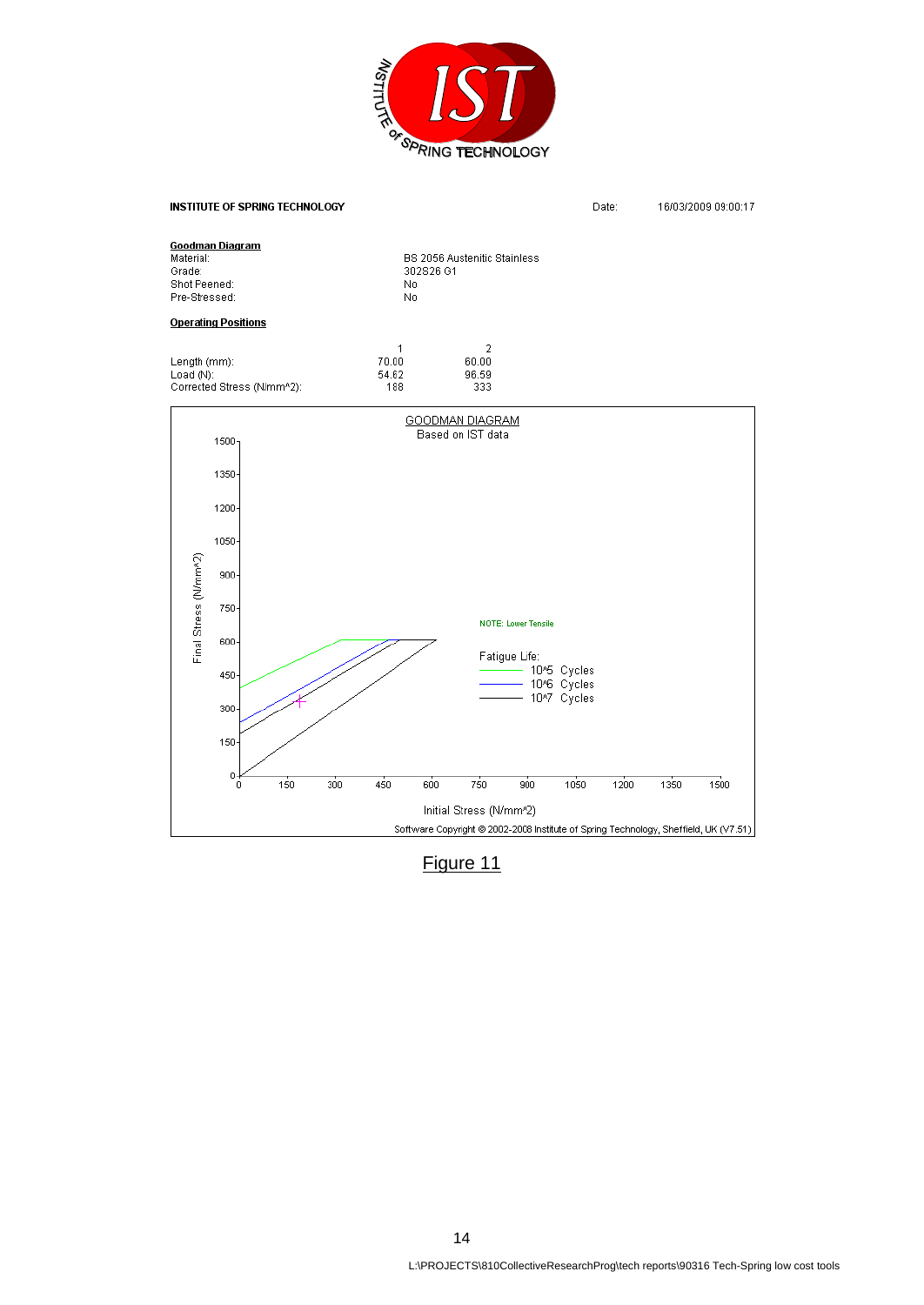



#### Figure 12

#### **Conventional Mechanics Formulea**

All the formulae used in EN13906-1 and 2 were shown to be accurate. In addition, the formulae used in the Tech-Spring Toolkit for the calculation of bending stress in the end hooks of extension springs was shown to be accurate. However, the formulae for calculating the rate of extension springs ignores the possibility of elastic/plastic deflection of the hook. A warning has been inserted into the toolkit when the number of active coils is few (i.e. <20). With a large number of active coils the rate calculation is sufficiently accurate.

The calculation formulae for stress in torsion springs (EN13906-3) is not correct. It advises that uncorrected should be used for static applications and corrected stresses for dynamic applications. The correction is for the curvature of the wire and is completely unnecessary. A correction is necessary for the tilting and shearing of the active coils. Derivation of this correction factor was attempted within the project, but insufficient data was available. This task was beyond the scope of the project and so will have to be considered in a future